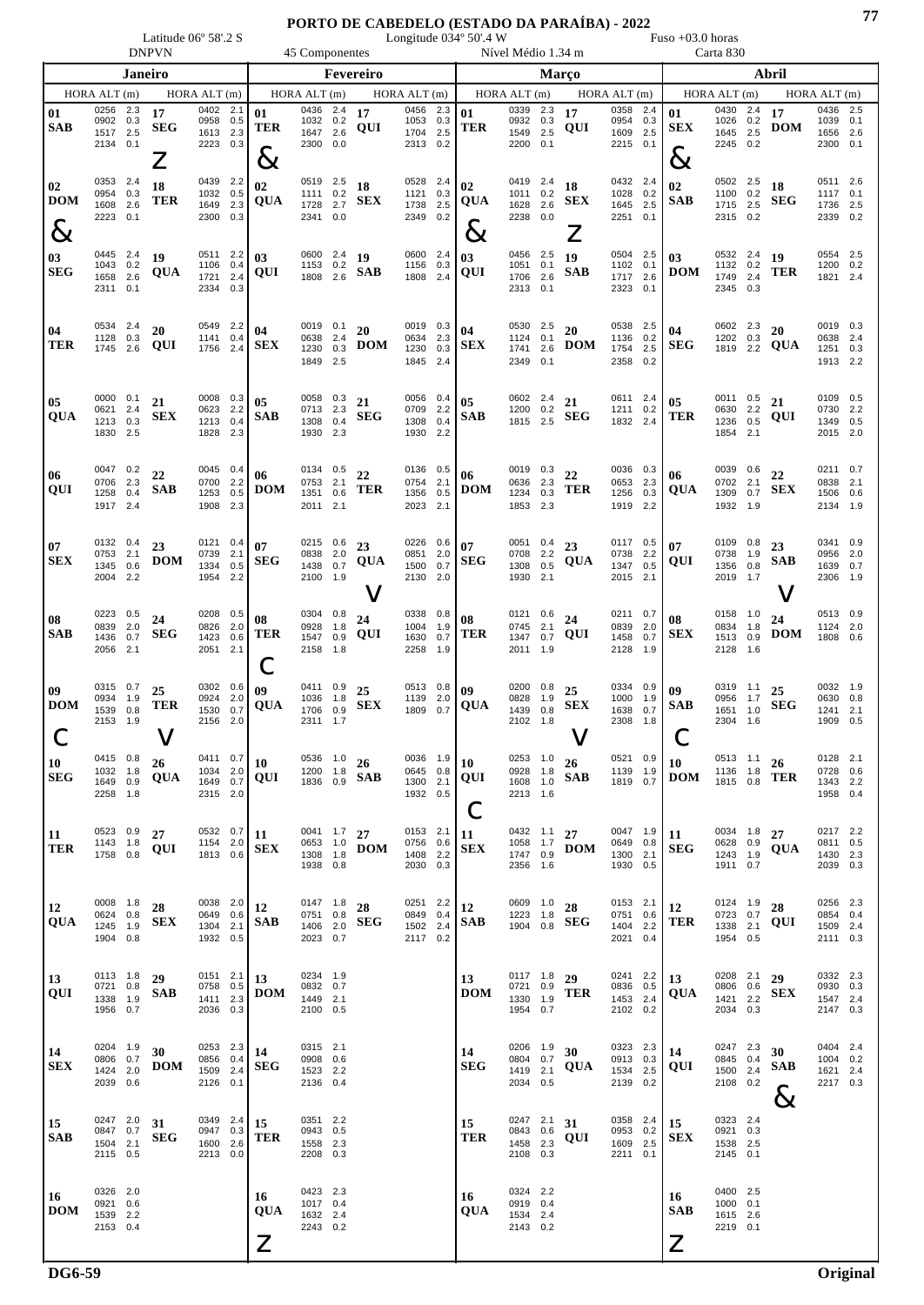## **PORTO DE CABEDELO (ESTADO DA PARAÍBA) - 2022**

Latitude 06º 58'.2 S Longitude 034º 50'.4 W Fuso +03.0 horas

|                                         |                                              |                                    | <b>DNPVN</b>              |                                              |                          |                                                                                                                    | 45 Componentes                                    |                          |                       |                                              |                            |                               | Nível Médio 1.34 m                           |                          |                       |                                              |                          |                               | Carta 830                                       |                          |                                         |                                              |                   |  |  |
|-----------------------------------------|----------------------------------------------|------------------------------------|---------------------------|----------------------------------------------|--------------------------|--------------------------------------------------------------------------------------------------------------------|---------------------------------------------------|--------------------------|-----------------------|----------------------------------------------|----------------------------|-------------------------------|----------------------------------------------|--------------------------|-----------------------|----------------------------------------------|--------------------------|-------------------------------|-------------------------------------------------|--------------------------|-----------------------------------------|----------------------------------------------|-------------------|--|--|
|                                         | Maio                                         |                                    |                           |                                              |                          | Junho                                                                                                              |                                                   |                          |                       |                                              | Julho                      |                               |                                              |                          |                       |                                              |                          | Agosto                        |                                                 |                          |                                         |                                              |                   |  |  |
| HORA ALT (m)                            | HORA ALT (m)                                 | HORA ALT (m)<br>$HORA$ $ALT$ $(m)$ |                           |                                              |                          |                                                                                                                    |                                                   | HORA ALT (m)             | HORA ALT (m)          |                                              | HORAALT(m)<br>HORA ALT (m) |                               |                                              |                          |                       |                                              |                          |                               |                                                 |                          |                                         |                                              |                   |  |  |
| 01<br><b>DOM</b>                        | 0436<br>1039<br>1654<br>2249                 | 2.4<br>0.3<br>2.3<br>0.4           | 17<br><b>TER</b>          | 0454<br>1104<br>1723<br>2323                 | 2.6<br>0.1<br>2.5<br>0.3 | 01<br><b>QUA</b>                                                                                                   | 0515<br>1126<br>1739<br>2328                      | 2.3<br>0.4<br>2.1<br>0.6 | 17<br><b>SEX</b>      | 0008<br>0624<br>1245<br>1908                 | 0.4<br>2.5<br>0.2<br>2.3   | 01<br><b>SEX</b>              | 0532<br>1147<br>1800<br>2351                 | 2.3<br>0.4<br>2.1<br>0.6 | 17<br><b>DOM</b>      | 0045<br>0702<br>1317<br>1938                 | 0.3<br>2.5<br>0.2<br>2.3 | 01<br><b>SEG</b>              | 0004 0.5<br>0619<br>1234<br>1849                | 2.3<br>0.4<br>2.1        | 17<br>QUA                               | 0139<br>0802 2.2<br>1408<br>2026             | 0.5<br>0.6<br>2.0 |  |  |
| 02<br><b>SEG</b>                        | 0506<br>1109<br>1724<br>2317                 | 2.4<br>0.3<br>2.2<br>0.5           | 18<br>QUA                 | 0541<br>1154<br>1813                         | 2.5<br>0.1<br>2.4        | 02<br>QUI                                                                                                          | 0551<br>1202<br>1815                              | 2.2<br>0.5<br>2.0        | 18<br>SAB             | 0100<br>0719<br>1338<br>2000                 | 0.5<br>2.4<br>0.3<br>2.1   | 02<br><b>SAB</b>              | 0606 2.2<br>1223<br>1839                     | 0.5<br>2.1               | 18<br><b>SEG</b>      | 0130<br>0753<br>1406<br>2024                 | 0.4<br>2.4<br>0.4<br>2.1 | 02<br>TER                     | 0039<br>0654<br>1306<br>1923                    | 0.5<br>2.2<br>0.5<br>2.1 | 18<br>QUI                               | 0230 0.7<br>0853<br>1458<br>2119             | 2.0<br>0.8<br>1.9 |  |  |
| 03<br>TER                               | 0538<br>1143 0.4<br>1758<br>2347 0.6         | 2.3<br>2.1                         | 19<br>QUI                 | 0011 0.4<br>0628<br>1249<br>1911 2.2         | 2.4<br>0.3               | 03<br><b>SEX</b>                                                                                                   | 0002 0.7<br>0621<br>1241<br>1856                  | 2.1<br>0.6<br>1.9        | 19<br><b>DOM</b>      | 0156<br>0815<br>1439<br>2058                 | 0.6<br>2.3<br>0.5<br>2.0   | 03<br><b>DOM</b>              | 0026 0.6<br>0643 2.2<br>1300<br>1917 2.0     | 0.5                      | 19<br>TER             | 0219<br>0841<br>1458<br>2115 2.0             | 0.6<br>2.2<br>0.6        | 03<br>QUA                     | 0113 0.6<br>0734<br>1347<br>2004                | 2.2<br>0.5<br>2.0        | 19<br>SEX                               | 0339 0.8<br>0951 1.8<br>1606 0.9<br>2224 1.8 |                   |  |  |
| 04<br><b>QUA</b>                        | 0606 2.2<br>1215<br>1830                     | 0.5<br>2.0                         | 20<br>SEX                 | 0106<br>0724<br>1347<br>2011                 | 0.5<br>2.3<br>0.4<br>2.1 | 04<br><b>SAB</b>                                                                                                   | 0039<br>0702<br>1321<br>1943                      | 0.7<br>2.1<br>0.7<br>1.9 | 20<br><b>SEG</b>      | 0256<br>0911<br>1543<br>2200                 | 0.7<br>2.1<br>0.6<br>1.9   | 04<br><b>SEG</b>              | 0106 0.7<br>0723<br>1343<br>2000             | 2.1<br>0.6<br>2.0        | 20<br><b>QUA</b><br>V | 0319<br>0934<br>1556<br>2211                 | 0.7<br>2.0<br>0.7<br>1.9 | 04<br>QUI                     | 0200<br>0823<br>1436<br>2056                    | 0.6<br>2.1<br>0.6<br>2.0 | 20<br>SAB                               | 0458 0.9<br>1102 1.7<br>1732<br>2351         | 1.0<br>1.8        |  |  |
| 05<br>QUI                               | 0011<br>0636<br>1253<br>1909 1.9             | 0.7<br>2.1<br>0.7                  | 21<br><b>SAB</b>          | 0208<br>0830<br>1458<br>2121 2.0             | 0.7<br>2.2<br>0.5        | 05<br><b>DOM</b>                                                                                                   | 0126<br>0749<br>1415<br>2036 1.8                  | 0.8<br>2.0<br>0.7        | 21<br><b>TER</b><br>V | 0402<br>1013<br>1647<br>2304 1.9             | 0.8<br>2.0<br>0.7          | 05<br>TER                     | 0151<br>0811<br>1430<br>2051 1.9             | 0.7<br>2.1<br>0.6        | 21<br>QUI             | 0426<br>1036<br>1702<br>2319 1.9             | 0.8<br>1.9<br>0.8        | 05<br><b>SEX</b>              | 0256<br>0921<br>1534<br>2158 1.9                | 0.7<br>2.0<br>0.7        | 21<br>DOM                               | 0626 0.9<br>1232 1.7<br>1847 0.9             |                   |  |  |
| 06<br><b>SEX</b>                        | 0049<br>0711<br>1336<br>1956                 | 0.8<br>2.0<br>0.8<br>1.8           | 22<br><b>DOM</b><br>V     | 0324<br>0939<br>1615<br>2239                 | 0.8<br>2.1<br>0.6<br>1.9 | 06<br><b>SEG</b>                                                                                                   | 0223<br>0849<br>1519<br>2139                      | 0.9<br>1.9<br>0.8<br>1.8 | 22<br><b>QUA</b>      | 0508<br>1119<br>1751 0.7                     | 0.8<br>2.0                 | 06<br><b>QUA</b>              | 0241<br>0902<br>1523<br>2145 1.9             | 0.8<br>2.0<br>0.7        | 22<br><b>SEX</b>      | 0538<br>1147<br>1808 0.8                     | 0.8<br>1.8               | 06<br>SAB                     | 0409<br>1038<br>1651<br>2315 2.0                | 0.7<br>1.9<br>0.7        | 22<br>SEG                               | 0102 1.8<br>0730<br>1341<br>1947 0.8         | 0.8<br>1.8        |  |  |
| 07<br><b>SAB</b>                        | 0134 0.9<br>0806<br>1441<br>2100 1.7         | 1.8<br>0.9                         | 23<br><b>SEG</b>          | 0445<br>1054<br>1732<br>2353                 | 0.8<br>2.0<br>0.6<br>1.9 | 07<br><b>TER</b><br>U                                                                                              | 0336<br>0951<br>1623<br>2243                      | 0.9<br>1.9<br>0.7<br>1.8 | 23<br>QUI             | 0006<br>0615 0.7<br>1224<br>1843             | 1.9<br>2.0<br>0.7          | 07<br>QUI                     | 0345 0.8<br>1004 2.0<br>1624<br>2245         | 0.7<br>1.9               | 23<br><b>SAB</b>      | 0026<br>0651 0.8<br>1258<br>1911 0.8         | 1.9<br>1.8               | 07<br><b>DOM</b>              | 0532 0.7<br>1158<br>1809                        | 2.0<br>0.7               | 23<br>TER                               | 0200 2.0<br>0815 0.6<br>1428<br>2024 0.7     | 1.9               |  |  |
| <b>08</b><br><b>DOM</b>                 | 0247<br>0917<br>1604<br>2221 1.7             | 1.0<br>1.8<br>0.9                  | 24<br><b>TER</b>          | 0553<br>1204<br>1832                         | 0.8<br>2.1<br>0.6        | 08<br>QUA                                                                                                          | 0443<br>1058<br>1723<br>2345                      | 0.9<br>1.9<br>0.7<br>1.9 | 24<br><b>SEX</b>      | 0102<br>0713<br>1324<br>1934                 | 2.0<br>0.7<br>2.0<br>0.7   | 08<br><b>SEX</b>              | 0451<br>1111<br>1730<br>2351                 | 0.7<br>2.0<br>0.7<br>2.0 | 24<br><b>DOM</b>      | 0126<br>0749<br>1356<br>2000                 | 1.9<br>0.7<br>1.9<br>0.8 | 08<br>SEG                     | 0032<br>0658<br>1315<br>1924                    | 2.1<br>0.6<br>2.0<br>0.6 | 24<br>QUA                               | 0243 2.1<br>0854 0.5<br>1508<br>2100         | 2.0<br>0.6        |  |  |
| 09<br><b>SEG</b>                        | 0428<br>1041<br>1721<br>2341 1.8             | 1.0<br>1.8<br>0.8                  | 25<br>QUA                 | 0053<br>0654<br>1306<br>1921                 | 2.0<br>0.7<br>2.1<br>0.5 | 09<br>QUI                                                                                                          | 0539<br>1200<br>1817                              | 0.8<br>2.0<br>0.6        | 25<br><b>SAB</b>      | 0151 2.0<br>0802<br>1411<br>2015 0.6         | 0.6<br>2.0                 | 09<br><b>SAB</b>              | 0558<br>1221<br>1832                         | 0.6<br>2.0<br>0.6        | 25<br><b>SEG</b>      | 0221<br>0834<br>1443<br>2041                 | 2.0<br>0.6<br>1.9<br>0.7 | 09<br>TER                     | 0141<br>0804<br>1423<br>2026 0.5                | 2.2<br>0.4<br>2.2        | 25<br>QUI                               | 0317 2.2<br>0928<br>1543<br>2136             | 0.4<br>2.1<br>0.5 |  |  |
| 10<br><b>TER</b>                        | 0536 0.9<br>1154 1.9<br>1819 0.7             |                                    | 26<br>QUI                 | 0139 2.1<br>0743 0.5<br>1356<br>2004         | 2.2<br>0.5               | 10<br><b>SEX</b>                                                                                                   | 0039 2.0<br>0638 0.6<br>1258 2.1<br>1908 0.5      |                          | 26<br><b>DOM</b>      | 0236 2.1<br>0847 0.5<br>1456 2.0<br>2054 0.6 |                            | 10<br><b>DOM</b>              | 0054 2.1<br>0708 0.5<br>1326 2.1<br>1938 0.5 |                          | 26<br>TER             | 0300 2.1<br>0911 0.6<br>1526 2.0<br>2117 0.6 |                          | 10<br>QUA                     | 0243 2.4<br>0902 0.2<br>1523 2.3<br>2119 0.3    |                          | 26<br><b>SEX</b>                        | 0353 2.3<br>1000 0.3<br>1615 2.2<br>2208 0.4 |                   |  |  |
| <b>11</b><br><b>QUA</b>                 | 0041 1.9<br>0632 0.8<br>1251 2.0<br>1906 0.6 |                                    | 27<br><b>SEX</b>          | 0223 2.2<br>0824 0.5<br>1439<br>2043 0.4     | 2.2                      | 11<br><b>SAB</b>                                                                                                   | 0124 2.2 $27$<br>0734 0.5<br>1353 2.2<br>2000 0.4 |                          | <b>SEG</b>            | 0315 2.2<br>0923 0.5<br>1536 2.1<br>2128 0.6 |                            | 11<br><b>SEG</b>              | 0154 2.3<br>0811 0.4<br>1426 2.2<br>2036 0.4 |                          | 27<br><b>QUA</b>      | 0338 2.2<br>0949 0.5<br>1602 2.1<br>2153 0.6 |                          | 11<br>QUI<br>$\boldsymbol{Z}$ | 0338 2.5<br>0954 0.1<br>1611 2.4<br>2208 0.2    |                          | 27<br><b>SAB</b><br>$8\!\!\!\!\!\times$ | 0424 2.4<br>1032 0.3<br>1649 2.3<br>2241 0.3 |                   |  |  |
| <b>12</b><br><b>QUI</b>                 | 0121 2.1<br>0723 0.6<br>1339 2.2<br>1953 0.4 |                                    | 28<br><b>SAB</b>          | 0302 2.2<br>0904<br>1519 2.2<br>2115 0.4     | 0.4                      | 12<br><b>DOM</b>                                                                                                   | 0215 2.3 28<br>0826 0.3<br>1443 2.3<br>2051 0.3   |                          | TER<br>$8\,$          | 0351 2.2<br>1000 0.4<br>1611 2.1<br>2206 0.6 |                            | 12<br>TER                     | 0253 2.4<br>0909 0.2<br>1528 2.3<br>2128 0.3 |                          | 28<br>QUI<br>$8\,$    | 0409 2.3<br>1021 0.4<br>1636 2.1<br>2226 0.5 |                          | 12<br><b>SEX</b>              | 0424 2.6<br>1039 0.0<br>1658 2.5<br>2254 0.1    |                          | 28<br><b>DOM</b>                        | 0456 2.4<br>1104 0.2<br>1717 2.3<br>2309 0.3 |                   |  |  |
| <b>13</b><br><b>SEX</b>                 | 0204 2.2<br>0806 0.4<br>1423 2.3<br>2032 0.3 |                                    | 29<br><b>DOM</b>          | 0338 2.3<br>0943<br>1556<br>2151 0.5         | 0.4<br>2.2               | 13<br><b>SEG</b>                                                                                                   | 0306 2.4<br>0919 0.2<br>1536 2.4<br>2138 0.3      |                          | 29<br><b>QUA</b>      | 0424 2.2<br>1036 0.4<br>1649 2.1<br>2241 0.5 |                            | 13<br>QUA<br>$\boldsymbol{Z}$ | 0347 2.5<br>1002 0.1<br>1623 2.4<br>2221 0.2 |                          | 29<br><b>SEX</b>      | 0445 2.3<br>1056 0.4<br>1708 2.2<br>2300 0.5 |                          | 13<br><b>SAB</b>              | 0509 2.7<br>1123 0.0<br>1741 2.5<br>2336 0.1    |                          | 29<br><b>SEG</b>                        | 0526 2.4<br>1136 0.3<br>1749 2.3<br>2341 0.3 |                   |  |  |
| $\vert$ 14<br><b>SAB</b>                | 0247 2.3<br>0853 0.3<br>1506 2.4<br>2109 0.2 |                                    | 30<br><b>SEG</b><br>$8\,$ | 0409 2.3<br>1017 0.4<br>1632 2.2<br>2223 0.5 |                          | 14<br>TER<br>$\mathsf{Z}% _{0}\!\left( \mathcal{Z}_{0}\right) \equiv\mathsf{Z}_{0}\!\left( \mathcal{Z}_{0}\right)$ | 0356 2.5<br>1008 0.1<br>1626 2.4<br>2228 0.3      |                          | 30<br>QUI             | 0458 2.3<br>1109 0.4<br>1723 2.1<br>2313 0.5 |                            | 14<br>QUI                     | 0439 2.6<br>1054 0.0<br>1713 2.4<br>2309 0.2 |                          | 30<br><b>SAB</b>      | 0515 2.3<br>1128 0.3<br>1741 2.2<br>2332 0.5 |                          | 14<br><b>DOM</b>              | 0553 2.7 30<br>1204 0.1<br>1823 2.4             |                          | <b>TER</b>                              | 0558 2.4<br>1206 0.3<br>1819 2.2             |                   |  |  |
| <b>15</b><br><b>DOM</b>                 | 0326 2.4<br>0936 0.2<br>1551 2.5<br>2154 0.2 |                                    | 31<br>TER                 | 0445 2.3<br>1054 0.4<br>1704<br>2256         | 2.2<br>0.5               | 15<br><b>QUA</b>                                                                                                   | 0445 2.5<br>1100 0.1<br>1719 2.4<br>2317 0.3      |                          |                       |                                              |                            | 15<br><b>SEX</b>              | 0526 2.6<br>1143 0.0<br>1804 2.4<br>2358 0.2 |                          | 31<br><b>DOM</b>      | $0549$ 2.3<br>1200 0.3<br>1815 2.2           |                          | 15<br><b>SEG</b>              | 0015 0.2 31<br>0636 2.6<br>1245 0.2<br>1902 2.3 |                          | QUA                                     | 0011 0.4<br>0628 2.3<br>1238 0.4<br>1854 2.2 |                   |  |  |
| <b>16</b><br><b>SEG</b><br>$\mathsf{Z}$ | 0408 2.5<br>1017 0.1<br>1636 2.5<br>2239 0.2 |                                    |                           |                                              |                          | 16<br>QUI                                                                                                          | 0536 2.5<br>1153 0.1<br>1813 2.3                  |                          |                       |                                              |                            | 16<br><b>SAB</b>              | 0615 2.6<br>1230 0.1<br>1853 2.4             |                          |                       |                                              |                          | 16<br>TER                     | 0056 0.3<br>0719 2.4<br>1324 0.4<br>1943 2.2    |                          |                                         |                                              |                   |  |  |